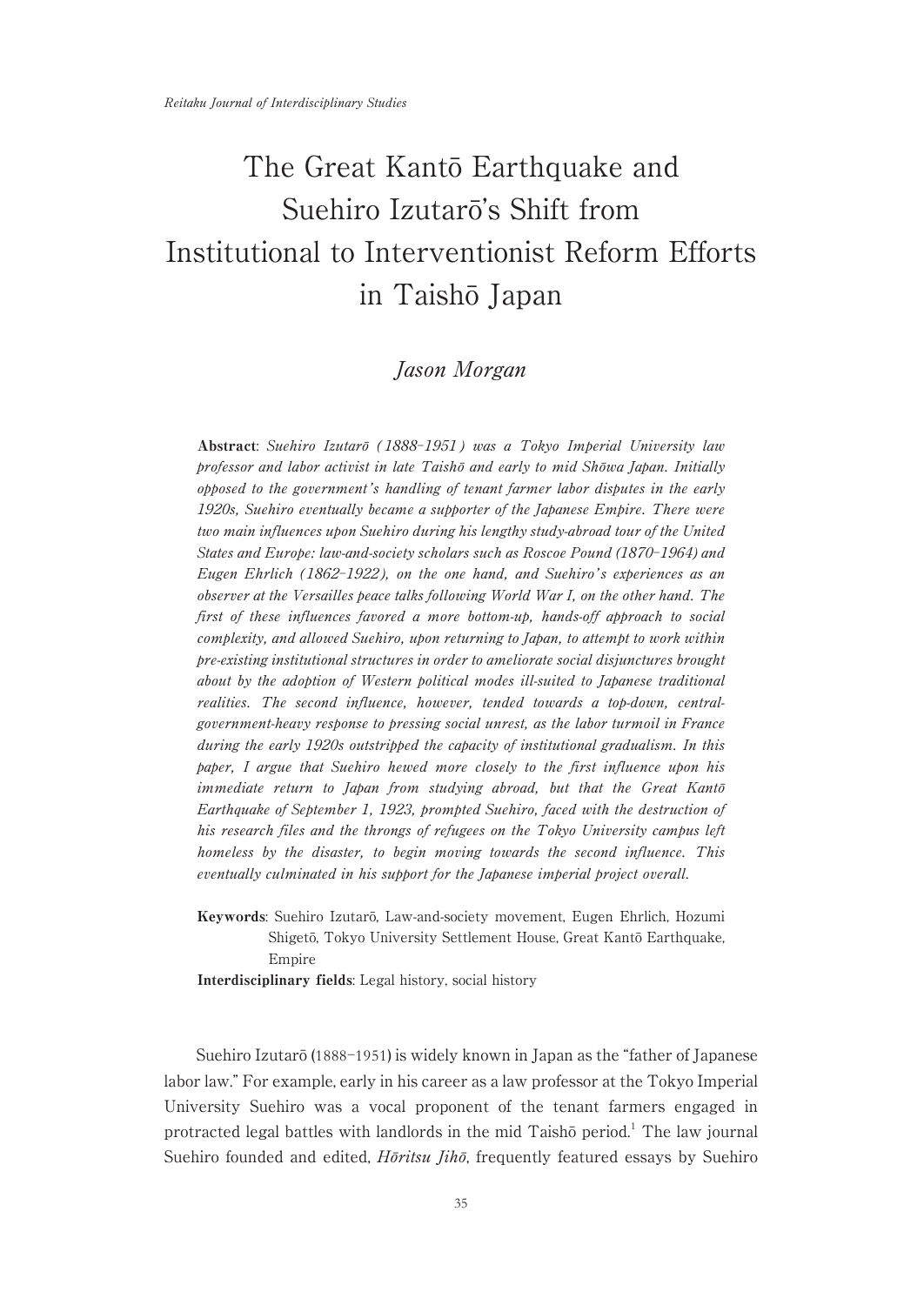and other scholars on labor law in Japan,Europe,and the United States. And after World War II Suehiro served as the second head of the Central Labor Relations Commission, during which time he helped mediate intense postwar labor disputes.<sup>2</sup> Suehiro is therefore rightly remembered as the doyen of labor law in twentiethcentury Japan.

However, labor law represents only a fraction of the work that Suehiro did, and the research and activism in which he was engaged, over his long tenure as professor of law. Although nearly completely forgotten today,Suehiro's studies and activities ranged from sports (he was the coach of the men's swim team at the 1932 Olympics in Los Angeles and the 1936 Olympics in Berlin,<sup>3</sup> and was also a supporter of Japanese martial arts<sup>4</sup>) to language (he was an outspoken champion of Esperanto and the move to write the Japanese language in Latin script<sup>5</sup>) to foreign cultures (he helped lead a delegation to north China in the early 1940s to study the legal customs and awareness of people in farming villages there $6$ ). In all of these endeavors, Suehiro was interested in the lives and ideas of people outside of the state-based positive law, including labor law.

These two strands of Suehiro's scholarly and public pursuits may at first seem unrelated, if not contradictory: labor law, on the one hand, and sports, language, and village customs, on the other. However, they are in fact inseparable. Indeed, it is impossible to understand Suehiro himself,or the Japan of the Taishō and early-to mid-Shōwa periods in which he was active, without seeing all of these enterprises as an attempt to find an apolitical solution to the social problems facing interwar Japan.

See, e. g., "Violence and the Rule by Law" (*Hōchi to bōryoku*), in *Hōsōmanpitsu* (Nihon Hyōronsha, January 20<sup>th</sup>, 1933).

<sup>2</sup> The Central Labor Relations Commission (ChūōRōdōIinkai) was founded March 1st, 1946. Suehiro took over after Miyake Masatarō (1887-1949) resigned in October of 1947. See ChūRō I 15nen no katsudō, shashinshū (1961).

<sup>3</sup> Tabata Masaji, "Mourning the death of Prof. Suehiro Izutarō, president of the Japan Swimming Federation" (Nihon SuieiRenmeikaikaichō, Suehiro Izutarō sensei no shi wo itamu), in Swimming: the magazine of the Japan Swimming Federation Foundation (Suiei: Nihon SuieiRenmeiKikanzasshi), no. 92, 1951, and GHQ/SCAP Records (RG 331, National Archives and Records Service), Box no. 5435, Folder title/number (12) War and Physical Culture-by SUEHIRO, Gentaro (Senso To Taiiku), Sept. 1944, Classification 750, 870, handwritten pages, pp.  $1-4$ .

<sup>4</sup> Esp. the Greater Japan Martial Virtue Society (Dai Nippon Butokukai), founded in Kyoto in 1895 and disbanded on October 31<sup>st</sup>, 1946.

<sup>5</sup> Nihongo no ikizumarimondai: bunkaundōtoshite no Ro-maji no undō, appearing in "Pamphlet no. 5 of the Japan Latin Script Society,From kanji to Latin letters‼" (Nihon Ro-maji Kai pamphlet, daigosatsu, kanji kara Ro-maji he !!), npd, but dated "1934" with library stamp on inside cover.

<sup>6</sup> See, e. g., Suehiro, "The need for surveys in China" (Shina niokeruchōsa no hitsuyō), in Hōritsu Jihō, vol. 10, no. 10, 1938, pp. 2-3, and "Rejoicing in the commencement of the surveys of Chinese customs" (Shina kankōchōsa no kaishi wo yorokobu), in Hōritsu Jihō, vol. 11, no. 1, 1939, p. 3. See also Ishida Makoto, "Colonial rule and Japanese law-and-society study: Suehiro Izutarō during the North China Farming Village Customs Surveys" (Shokuminchishihai to Nihon no hōshakaigaku—KahokunōsonkankōchōsaniokeruSuehiro Izutarō no baai), in Comparative Legal Studies (Hikakuhōgaku), vol. 36, no. 1, pp. 1 ff, and Fukushima Masao,"The Chinese farming village surveys and law-and-society study: focusing in particular on Prof. Suehiro's law-and-society-study arguments " (Chūgokunōsonkankōchōsa to hōshakaigaku: tokuniSuehirohakase no hōshakaigakuriron wo chūshintoshite), in Fukushima Masao chosakushū, Vol. 6, Hikakuhō (Comparative law) (KeisōShobō, Tokyo, 1995), pp. 351, ff.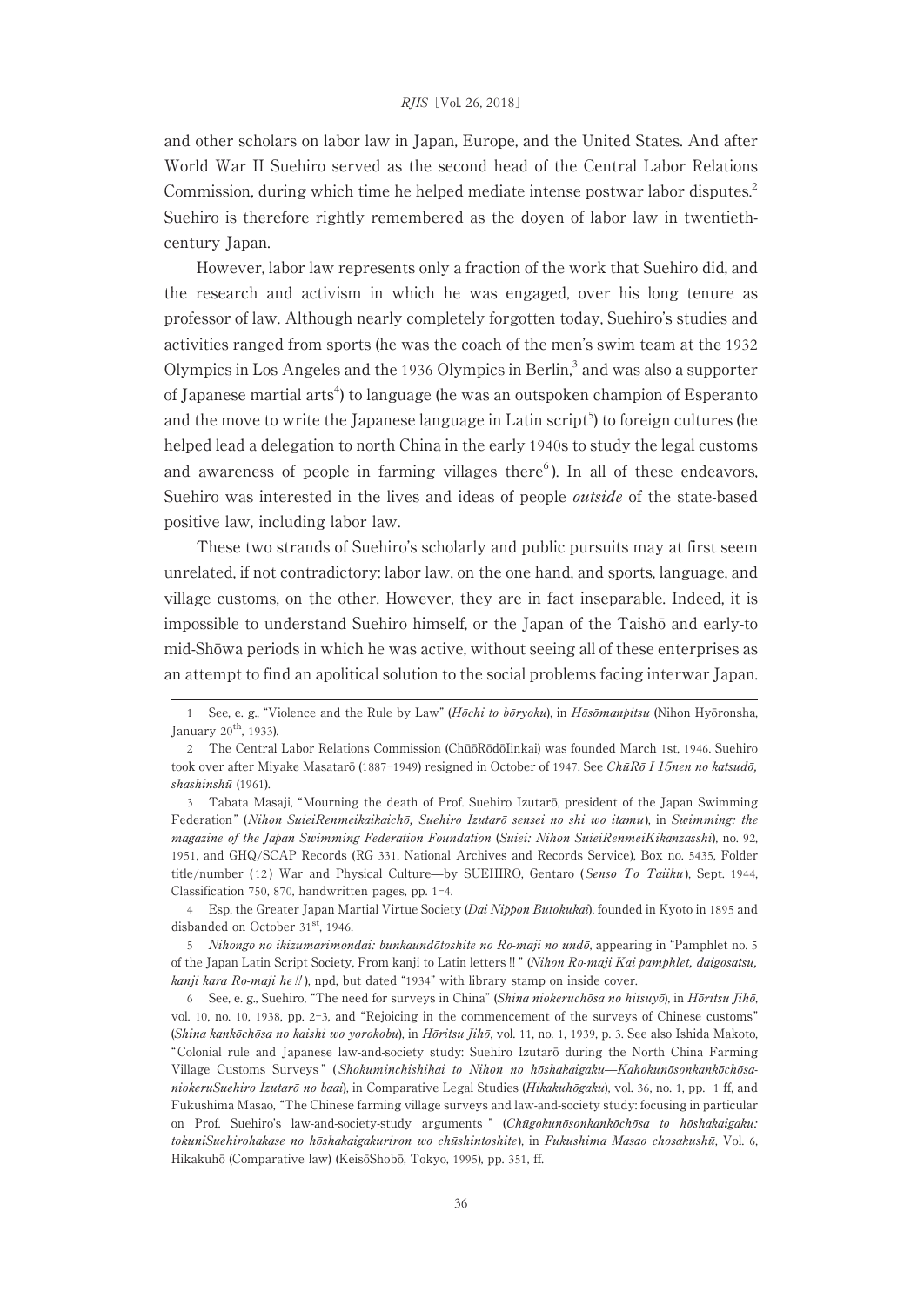Suehiro thought it necessary to find some remedy for workers' discontents by the skillful application of labor law for the same reasons that he saw sports, language, and surveys as indispensable: Japan, he understood, was beset by a crisis of social disjuncture, caused largely by the willy-nilly importation of voguish European "human rights" discourse alien to Japanese society. For Suehiro, the search for an apolitical solution to Japan's social problems transcended particular fields of modern life in pursuit of an all-embracing remedy to modernity's dislocations from native traditions, places, and histories.

These two main currents to Suehiro's thought and activism ran parallel to one another, but there was a sudden shift in emphasis from one to the other which can be pinpointed to a particular historical moment. During the first phase of his work after returning to Tokyo Imperial University following a more-than-two-year study abroad visit to Europe and the United States, Suehiro, influenced by the legal pragmatism of American jurist Roscoe Pound (1870-1964) and the sociological jurisprudence advocated by Austrian legal thinker Eugen Ehrlich (1862-1922), attempted to work within the existing legal institutions of Japan—namely, the courts and the budding legal profession̶to effect the change he hoped would ameliorate Japan's social ills. However, it was the September 1, 1923 Great Kantō Earthquake which caused Suehiro to embrace the other major influence upon him from his studies abroad: his participation as an assistant to the Japanese delegation to the Versailles peace treaty negotiations following the close of World War I.<sup>8</sup> Faced with the immediacy of post-earthquake suffering, Suehiro moved away from institutional case law-based gradualism and Ehrlichian legal custom research, and towards the hands-on interventionism of the Settlement House he founded at the Tokyo Imperial University to help the urban poor. This move, in turn, precipitated Suehiro's transformation from apolitical activist to proponent of the Japanese empire.

Suehiro's studies with Pound and Ehrlich had led him to believe that the law was capacious and elastic enough to accommodate social problems and provide a venue for solving them.<sup>9</sup> But Versailles, where Suehiro saw firsthand the battles between French labor factions and the dangers that communist infiltration of labor unions posed, showed Suehiro that institutions were unable to rescue nations from themselves. More direct approaches would have to be considered. After September

<sup>7</sup> Ehrlich's ideas are laid out in most detail in Grundlegung der Soziologie des Rechts (1913).

<sup>8</sup> On January 10<sup>th</sup>, 1920, Suehiro was appointed by the Japanese Cabinet to work on the Commission on International Labour Legislation that was established on January  $18^{th}$  of 1919 following the armistice on November 11<sup>th</sup>, 1918. See Kudo Seiji, *Historical records on the birth of the ILO (Shiroku ILO tanjōki*) (Nihon RōdōKyōkai, 1988), cited in Rokumoto Kahei and Yoshida Isamu, eds., Suehiro Izutarō to Nihon no  $h\bar{\sigma}shakaigaku$  (Tokyo: University of Tokyo Press, 2007), p. 21, incl. fn. 54. See also Suehiro, "Furansurōdōrenmei no unyō" (French labor federation unrest),in Uso no Kōyō (Kaizōsha, 1923).

<sup>9</sup> See,e. g.,Suehiro Izutarō," Law and custom: observations on research methods in Japanese jurisprudence" (Hōritsu to kanshū: Nihon hōritankyū no hōhōnikansuruhitokōsatu), in ZokuMinpōzatsukichō (Nihon Hyōronsha, 1949), pp. 312-325, and "Custom as fact" (*Jijitsutarukanshū*), ibid., pp. 42-54.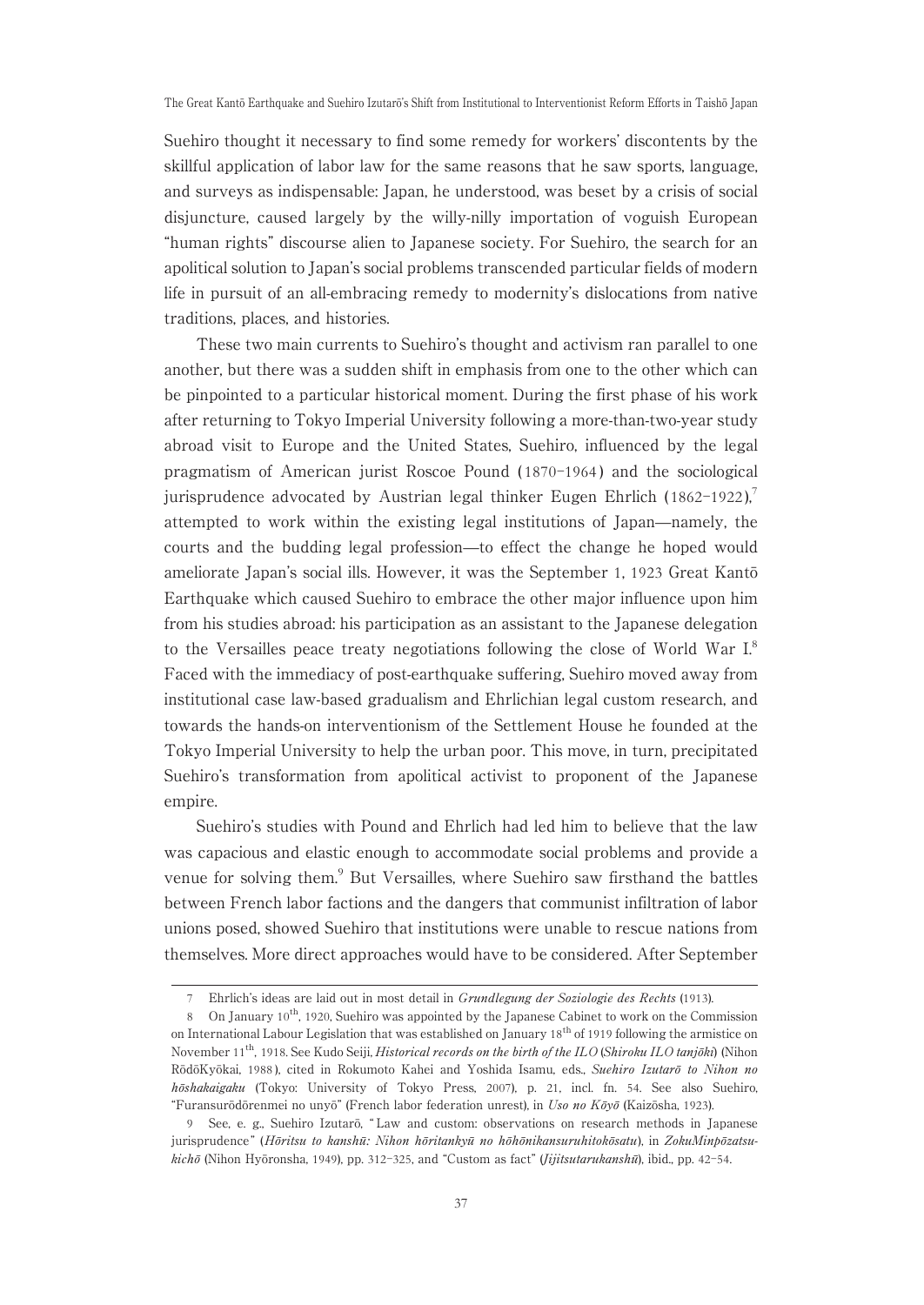1, 1923, Suehiro largely abandoned his earlier, Poundian/Ehrlichian focus on laws and courts and individual cases in favor of a combined approach, sending the lawand-society heuristic out into the streets, as it were, to grapple with the problems which the Japanese legal system was incapable of adequately addressing. For Suehiro, the law-and-society movement, which he and his small band of law-andsociety colleagues at the Tokyo Imperial University had brought to Japan from Europe and the United States (as well as rediscovered deep in the Tokugawa legal tradition<sup>10</sup>), would have to be modified, pushed into a more dynamic role and made to engage more directly with political realities.

At two minutes before noon on September  $1<sup>st</sup>$ , 1923, the capital city of Japan was struck by the magnitude 7.9 Great Kantō Earthquake (*Kantōdaishinsai*), which wrought massive structural and personal devastation. To give just a few examples, the Asakusa Twelve-Storeys,which had become a popular symbol of Tokyo's ascendancy, was rent in two, its bricks "cascading" downwards as the supporting structure twisted and bent grotesquely in the whiplike convulsions, leaving behind just one uncollapsed wall, "like a thin sword," when all was over.<sup>11</sup> St. Nikolai's Eastern Orthodox Cathedral, a testament to the cosmopolitanism of new Edo, lost its dome to the temblor. Of the Yokohama Specie Bank, only the front door remained standing, the rest of the building a heap of pulverized stone studded with the large steel safes which had collapsed through the disintegrating edifice. Tokyo Bay stood choked with wooden beams and bridge railings; in many places, piles of bodies dwarfed the strewn debris.<sup>12</sup>

Even worse than this immediate earthquake damage was the devastation visited upon Tokyo by the fire that engulfed most of the city almost as soon as the first wave of tremors had passed. As the earthquake struck almost exactly at the beginning of the lunch hour, cooking fires throughout the city were readying the midday repast for the approximately four and a half million people<sup>13</sup> living in the greater Tokyo area.<sup>14</sup> Fires sweeping through Tokyo were nothing new, of course. The "flowers of Edo" that had charred the wood-and-paper city countless times in the past were so commonplace as to have become literary tropes by the end of the

<sup>10</sup> Suehiro was a proponent of the equitable rulings of  $\overline{O}$ oka Tadasuke (1677-1752), a Tokugawa-era jurist.

<sup>11</sup> Kawabata Yasunari visited the site just two hours after the earthquake,and later wrote up his impressions for Asakusa Kurenaidan (1929-1935). Quoted in Edward Seidensticker, Tokyo Rising: The City since the Great Earthquake (Alfred A. Knopf: New York, 1990), pp. 9-10.

<sup>12</sup> An album of photographs of the destruction in Tokyo is archived in the Dana and Vera Reynolds Collection at Brown University and available for online viewing at http://library.brown.edu/cds/kanto/about.html

<sup>13</sup> Based on aggregates from both Tokyo and Yokohama,each computed retroactively within the past few years. Others put the population at half this number: see, e. g., Dahlmann, Joseph, S. J., The Great Tokyo Earthquake September 1, 1923. Experiences and Impressions of an Eye-Witness (The America Press, 1924).

<sup>14</sup> See Ōnishi Shinji, Seikyōundōgojūnen: seikyōundōhitosujini, ikitarekishi no shōgentoshite (Kanagawa ken SeikatsuKyōdō Kumiai Rengōkai, 1978), pp. 49 ff.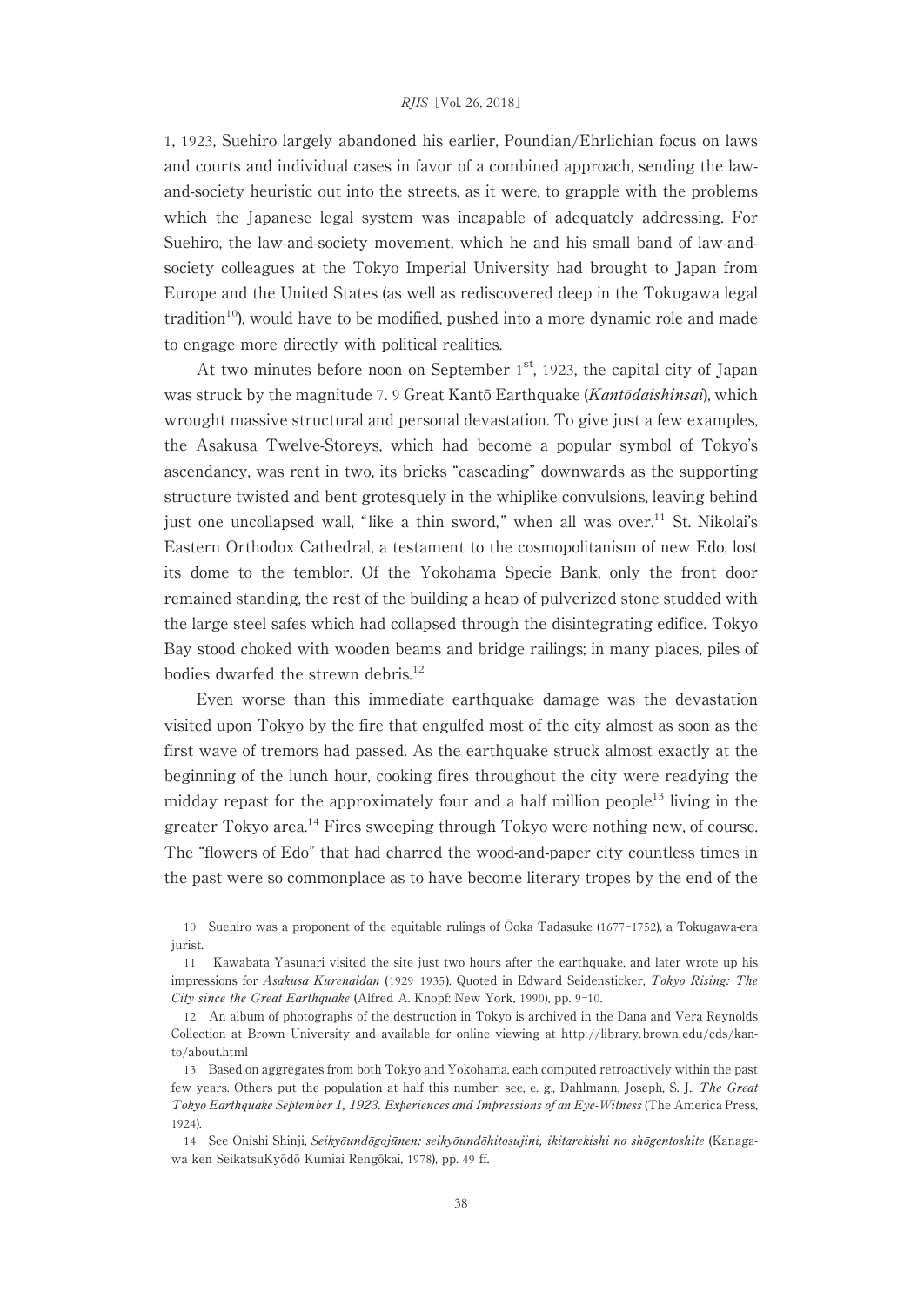Tokugawa Period. But the population density of the industrializing capital,coupled with the gas lines, factories, and warehouses able to add fuel to a conflagration, all combined to turn, virtually overnight, the proudly modern symbol of Japan's new age into a hyper-modern realist portrait of previously unthinkable levels of destruction. So bad and widespread was the damage that the Imperial Household was forced to issue a proclamation on September  $12<sup>th</sup>$ , less than two weeks after the disaster, that, contrary to rumors and anti-Kantō political intriguing, Tokyo would, in fact, remain the imperial capital.<sup>15</sup>

The figures expressing the extent of the devastation caused by the city-wide inferno are staggering.<sup>16</sup> The fire burned for two full days, until September  $3<sup>rd</sup>$ , and consumed 300, 924 households out of a total of 483, 000 in the entire city.<sup>17</sup> Every structure in Nihonbashi Ward, at the heart of old Edo and also of the new Tokyo, was completely burned. Almost every structure in Kanda, Asakusa, and Honjo was consumed by the flames, too.<sup>18</sup> In all, some forty-four percent of the city of Tokyo was lost to the raging fire. According to a report issued by the Social Bureau of the Ministry of Home Affairs (NaimushōShakaikyoku) in 1926, 91, 344 people died,<sup>19</sup> 52, 084 people were wounded,and 13, 275 people were still listed as missing three years after the disaster. Many of the dead,missing,and wounded were thought to have perished, disappeared, or been injured while attempting to swim into the Sumida River to escape the wall of flames.<sup>20</sup>

Suehiro was with his family in Karuizawa when the earthquake struck. He took the train the next day for Tokyo, only to find his research room, his books, his classrooms, and his library in utter ruin.

[When Suehiro arrived at Teidai on September  $2<sup>nd</sup>$ .] he found his Civil Code Research Room burned to the ground, and the university library also completely destroyed by fire. The Joseph Kohler collection, the sale of which Suehiro was in the process of arranging, was also reduced to ashes. $21$ 

One can only imagine the dejection with which Suehiro must have gazed upon his entire life's work up to that point turned overnight into a pile of ash and rubble. It is likely, though, that Suehiro had little time to think about it too deeply, because "several thousand refugees had gathered inside what had been the campus of the Tokyo Imperial University."<sup>22</sup> Presented with this press of destitute humanity, the

<sup>15</sup> See Seidensticker, Tokyo Rising, op. cit., pp. 7-8.

<sup>16</sup> For example, the Nihon Denpō for Sep. 2, 1923, opens with "City of Tokyo Gone," and proceeds to describe the fires raging through the collapsed buildings in vivid detail. Other issues continue the descriptions. Archived online (in interesting hand-copied format) at: http://dil. bosai. go. jp/disaster/1923kantoeq/denpo/

<sup>17</sup> Narita Ryūichi, Taishō Demokurashii (Iwanami Shinsho, 2007), p. 164

<sup>18</sup> Ibid., 164.

<sup>19 75, 953,</sup> or some 83%, of them in the post-earthquake inferno

<sup>20</sup> Narita op. cit., 164-165.

<sup>21</sup> Hirano Yoshitarō, Shakai kagakusha, Suehiro Izutarō, in HōritsuJihō, 1951, p. 751

<sup>22</sup> Hirano, Shakai kagakusha, op. cit., p. 751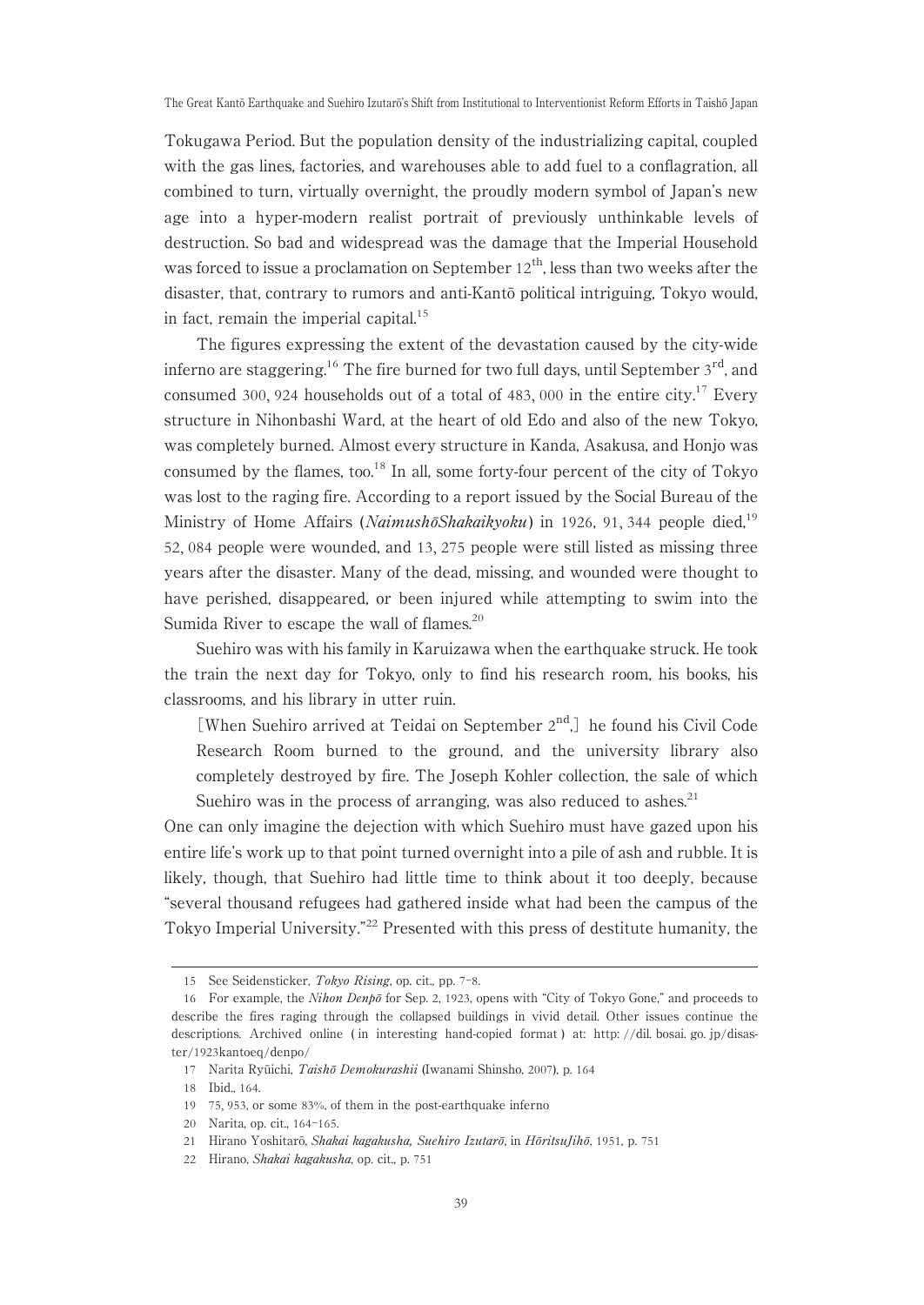university students had "taken the initiative  $[\cdots$  and] commandeered a delivery truck to fetch rice and other foodstuffs, which the students distributed  $[$  to the refugees]."<sup>23</sup> Suehiro sprang into action almost immediately,"spurred on by his students" and "astonishing" them in turn with his vigor in helping with the relief effort.<sup>24</sup> Suehiro also helped with the Tokyo Victims' Information Station ( $T\bar{o}ky\bar{o}$  $risaishajōhōkyoku$ , an information relay station for connecting the droves of people left homeless by the earthquake with the friends and relatives searching for them.<sup>25</sup>

On October first, the initial triage and relief operation<sup>26</sup> came to a halt as the new,much more involved work of caring for the refugees in the long-term began. Suehiro, reflecting wistfully in a speech that month, $27$  said that, while he had read Natsume Sōseki's  $Gubijins\bar{\sigma}^{28}$  as a high school student, he felt that he had never understood the basics of life [until his work with the earthquake relief effort].<sup>29</sup> The scion of a Daishin'in justice and the product of an elite education, which included a two-year sojourn at some of the finest universities in Europe and the United States and a stint at the negotiating table during the proceedings surrounding the drafting of the Treaty of Versailles, Suehiro stumbled onto the ruined campus of the Tokyo Imperial University in early September, 1923, to find that, for perhaps the first time in his life, he would have the opportunity actually to live and work among the proletariat.

It was partly due to the inspiration that students took from Suehiro's speech that they decided to set up a Settlement House̶a "student movement centered on the person of Prof. Suehiro"<sup>30</sup>—in a slum in Fukagawa in Honjo. The students named their project the "University Settlement," obtaining land in the Fukagawa Sarue-Uramachi area for the purpose.<sup>31</sup> (This is the project that would later be known as the Yanagishima Settlement.<sup>32</sup>) On June  $10^{th}$ , 1924, some nine months after the earthquake, the Settlement House in Honjo/Yanagishima was completed, and the first nine residents, known as "settlers," moved in. $33$ 

<sup>23</sup> Hirano, p. 751

<sup>24</sup> Hirano, p. 751. For a personal recollection, some 75 years after the fact, by a student involved with the Suehiro-led efforts, see Ōmachi Hiroshi, archived at http://www.t-shinpo.com/751/751\_10.html

<sup>25</sup> See Teito daishinsaikeitōchizu, Tōkyō Teikoku Daigakurisaishajōhōkyokuchōsa (hen) Ono Kenjin, Tokyo NichiNichi, Osaka Mainichi (Dec., 1923).

<sup>26</sup> Regarding Suehiro's "literally self-sacrificial" efforts to bring material and medical relief to the hardest-hit survivors, see Seikyō undō, op. cit., 53 ff.

<sup>27</sup> This was later reprinted in part in the Teidai student newspaper,no. 57.

<sup>28</sup> Soseki's first novel,  $Gubijins\bar{o}$  ("The Poppy"), serialized in 1903 when he began working at the Asahi Shimbun, is partly about class conflict and societal discord. See, e. g., Angela Yiu, Chaos and Order in the Works of Natsume Sōseki (University of Hawai'i Press, 1998).

<sup>29</sup> Quoted in Hirano,op. cit.,p. 751

<sup>30</sup> Hirano, Shakai kagakusha, op. cit., 751

<sup>31</sup> Ibid. The area remained a low-income tenement district through at least the 1980s. See, e. g., http: //furoyanoentotsu. com/dojyunkaisarueuramachi19860930. html For information on the Dōjunkai project, see http://ci.nii.ac.jp/naid/110004654805

<sup>32</sup> Hirano, Shakai kagakusha, op. cit., 751

<sup>33</sup> Azuma Toshihisa, in Ishidō Kiyotomo and Tateyama Toshitada, Tōkyō Teidai Shinjinkai no kiroku (Keizai Ōraisha, 1976), p. 142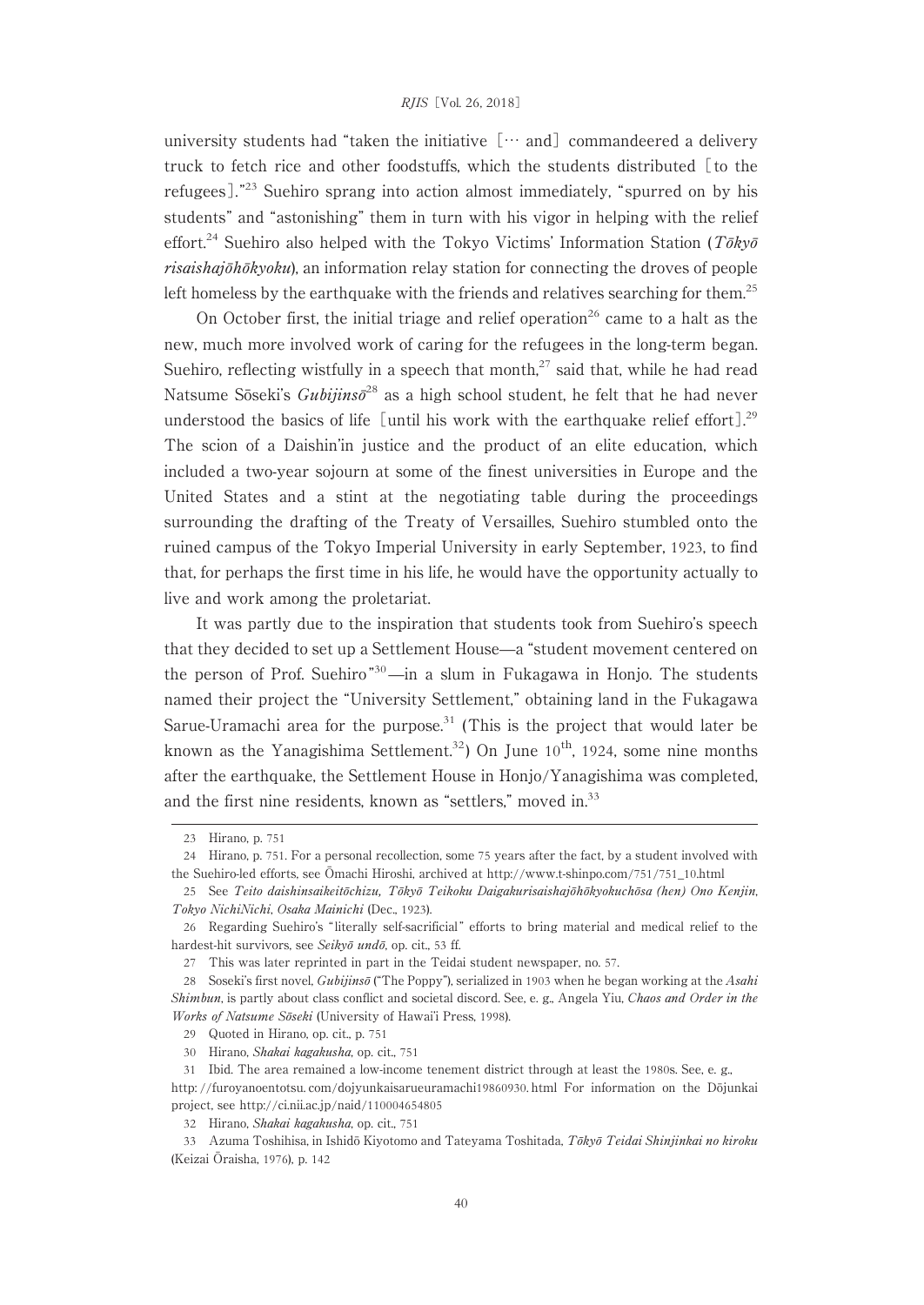The Settlement residents worked in seven broad areas of social activism.<sup>34</sup>

#### 1. Survey Department (chōsabu)

This department was tasked with surveying the Yanagishima area to learn the conditions of the local population, and then preparing pamphlets reporting these findings.<sup>35</sup>

#### 2. Laborers'Education Department (rōdōshakyōikubu)

This department conducted classes and seminars for the education of workers on such topics as the system of labor law (an effort led by Suehiro himself). The leftist student group Shinjinkai $36$  was instrumental in staffing the department, and also incorporated members of the Society for Social Thought (shakaishisōsha).<sup>37</sup>

### 3. Citizens'Education Department (shiminkyōikubu)

The purpose of this department was to educate the general population, including child laborers working in factories who were unable to attend school with other children.<sup>38</sup>

# 4. Medical Treatment Department (iryōbu)

This department provided, free of charge, medical services to the people in the neighborhood,a sector of the Settlement activities that also included carrying out censuses of hygienic conditions in Yanagishima. This task was made especially pressing by the fact that Yanagishima was situated in a low-lying area,with the pooled, stagnant water along roadways contributing to the occasional outbreak of diseases such as typhoid fever.<sup>39</sup>

<sup>34</sup> For a detailed consideration of the taxonomy of "Settlement," and the work that Settlement entails, see Shiga Shinato,"Settsurumentojigyō no keitai: keieikeitainitsuite" (The conditions of Settlement work: on management conditions), in ShakaiJigyō (Social work), June, 1930 (Settlement Issue), p. 46.

<sup>35</sup> This list of seven departments largely paraphrased from Ishidō, Shinjinkai, op. cit., pp. 141-145.

<sup>36</sup> See Henry DeWitt Smith, II, Japan's First Student Radicals (Harvard University Press, 1972).

<sup>37</sup> Ishidō, Shinjinkai, op. cit., p. 142. It was the involvement of the Shinjinkai, in part, that later aroused suspicion among the Japanese authorities and led to the closing of the Settlement House project.

<sup>38</sup> See, e. g., Kurotaki Chikara and Itō Tadahiko, eds., Nihon kyōikuundōshi, dainikan, Shōwashoki no kyōikuundō (San'ichiShobō, 1960).

<sup>39</sup> Ishidō, Shinjinkai,op. cit., 142-143. See also Kawakami Takeshi, Iryōshakaika no michishirube: 25nin no shōgen (KeisōShobō, 1969).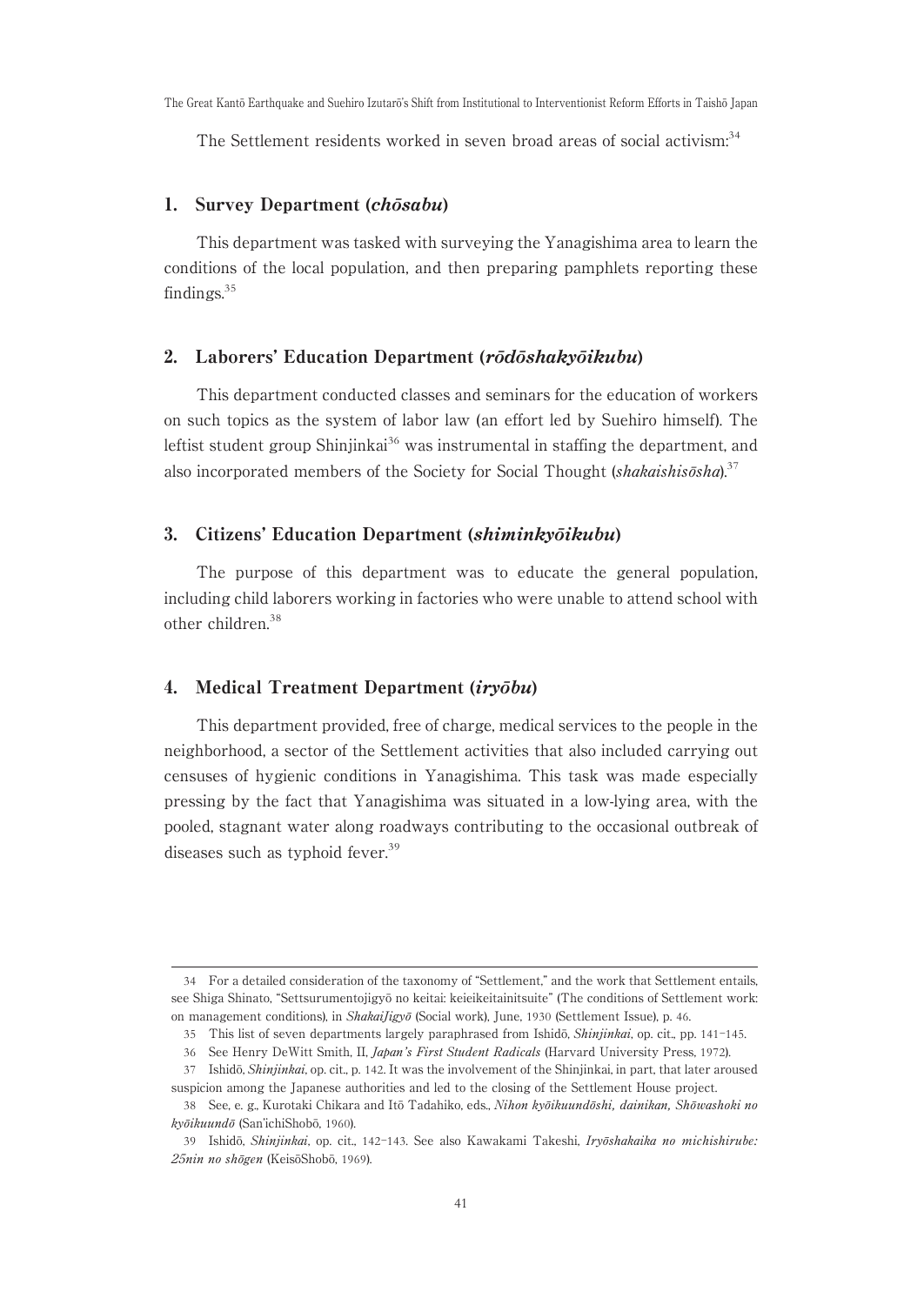#### 5. Children's Department (jidōbu)

Separate from the Childcare Department (no. 7 below), the Children's Department was tasked strictly with educating children ( using " democratic education" (*minshukyōiku*) methods<sup>40</sup>) and providing them with space to play. Field trips such as picnics were also part of the activities coordinated by this department.

#### 6. Legal Consultation Department (hōritsusōdanbu)

As the legal profession in Japan grew and the black-letter law ( instead of custom or local tribunals) came to regulate increasingly fine-grained areas of daily life and interpersonal interactions, those without access to legal training or counsel were at a distinct disadvantage. This Department was therefore among the most crucial in the entire Settlement House project.

## 7. Childcare Department (takujibu)

Childcare for laborers was essential in allowing workers to go to their jobs, especially in an urban setting void of the traditional family structures that had provided built-in childcare in the past. This department provided free group childcare for the children of the neighborhood, which included playgrounds and reading rooms for children, and consultation offices where parents could inquire about children-related issues.

While all seven of these fields were integral to the Settlement House project and inseparable from the law-and-society movement during the mid to late Taishō period,it was in the context of the legal consultation department that Suehiro sought concretely to expand his former court-based search for equity out among the lived experiences of the urban, disenfranchised poor.

In the beginning, the legal consultation center was relatively unsuccessful, but in the fall of 1924 Hozumi Shigetō (1883–1951), Suehiro's partner in law-and-society studies and activism, instituted a reorganization of the center that was widely covered in the newspapers. Many people from the Yanagishima neighborhood and beyond made use of the free legal advice provided mainly by professors and students from the Tokyo Imperial University Faculty of Law.<sup>41</sup> However, while the stated goal of the center was to "provide the poor with knowledge of the law,"<sup>42</sup> societal conditions prevented those living in poverty from making much use of the legal knowledge they gained.

<sup>40</sup> Ishidō, Shinjinkai,op. cit.,p. 144.

<sup>41</sup> Azuma Toshihisa, in Ishidō, Shinjinkai, op. cit., p. 144.

<sup>42</sup> Ibid.,p. 145.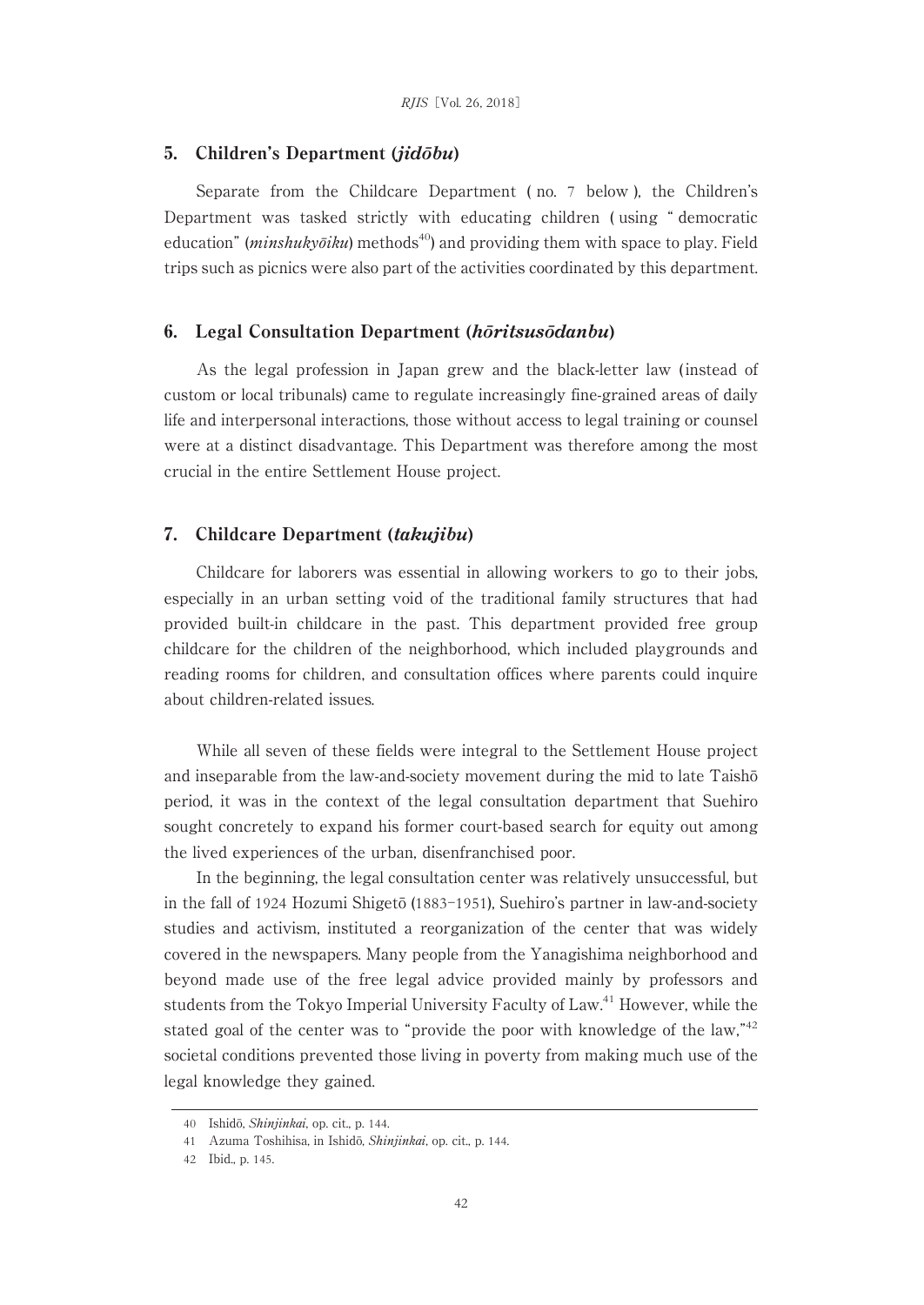The general confusion of post-earthquake Tokyo, already wracked by social upheavals caused largely by hastily adopted Western political paradigms, was reflected in the petitions of the consultees. When overseeing the staff of the legal consultation clinic,Hozumi would sit patiently and listen to the legal concerns of those who came for free consultation, struggling to understand their often "incoherent" *(shirimetsuretsu)* stories. Most cases were like "terminal patients," for whom nothing could be done.<sup>43</sup> One consultee, for instance, had calmly loaned his seal out to a pawn shop for a high rate of interest.<sup>44</sup> Another consultee was presented with a compulsory execution,and came to the consultation center wondering how it could be "extended."<sup>45</sup> As many Yanagishima residents started to move out and rent properties, they began having trouble with landlords, some of whom even maliciously came to the consultation center posing as tenants in order to gain an unfair advantage over the people renting from them.<sup>46</sup> Perhaps worst of all were the fathers who sold their daughters to geisha houses only to try to buy them back and then re-sell them elsewhere at a higher price.<sup>47</sup> The disenfranchised were flocking to the Settlement House legal clinic asking for relief to a whole range of problems engendered by the disconnection between law and society.

The contrast which emerged between Suehiro and Hozumi over the course of their Settlement House work helps explain why Suehiro's move towards interventionist activism after the earthquake led to his later conversion to the imperialist cause. Whereas Hozumi's method remained fundamentally personal, Suehiro had begun to include data collection among his goals in running the Settlement House̶a move that opened his projects up to being co-opted and politicized under the expanding Japanese empire. Hozumi never abandoned the Ehrlichian emphasis on society as an organic and dynamic source, comprising individuals. Suehiro, however, began to see the poor and disenfranchised as data points which government initiative could improve en masse,and not one by one. Earlier, Suehiro had relied on caselaw to make incremental changes to Japanese institutions. But after the Great Kantō Earthquake, Suehiro grew impatient with the slow pace of change and began to view the gradualism of case law and legal consultation clinics as wholly inadequate to overcome the problems besetting Japan. As the international situation soured and the time for social experiments such as the Settlement House grew short, Suehiro increasingly advocated widescale top-down interventions in order to shore up Japanese society internally

<sup>43</sup> Miyata Shinpei. Daregakaze wo mitadeshō: boranteia no genten, TōdaiSeturumentomonogatari (BungeiShunjū, 1995), pp. 91-92.

<sup>44</sup> Miyata, Kaze wo mita, op. cit., p. 92. A seal gives the bearer complete access to all of the seal's owner's accounts, and even allows the bearer to obtain credit, buy and rent property, and notarize legal documents like wills and deeds in the owner's name.

<sup>45</sup> Miyata, Kaze wo mita, op. cit., pp. 92-93.

<sup>46</sup> Ibid.

<sup>47</sup> See Jason Morgan, Suehiro Izutarō and the Case Law Revolution in Taishō Japan: Domesticating Taishō Democracy (MA thesis), University of Wisconsin, 2013.